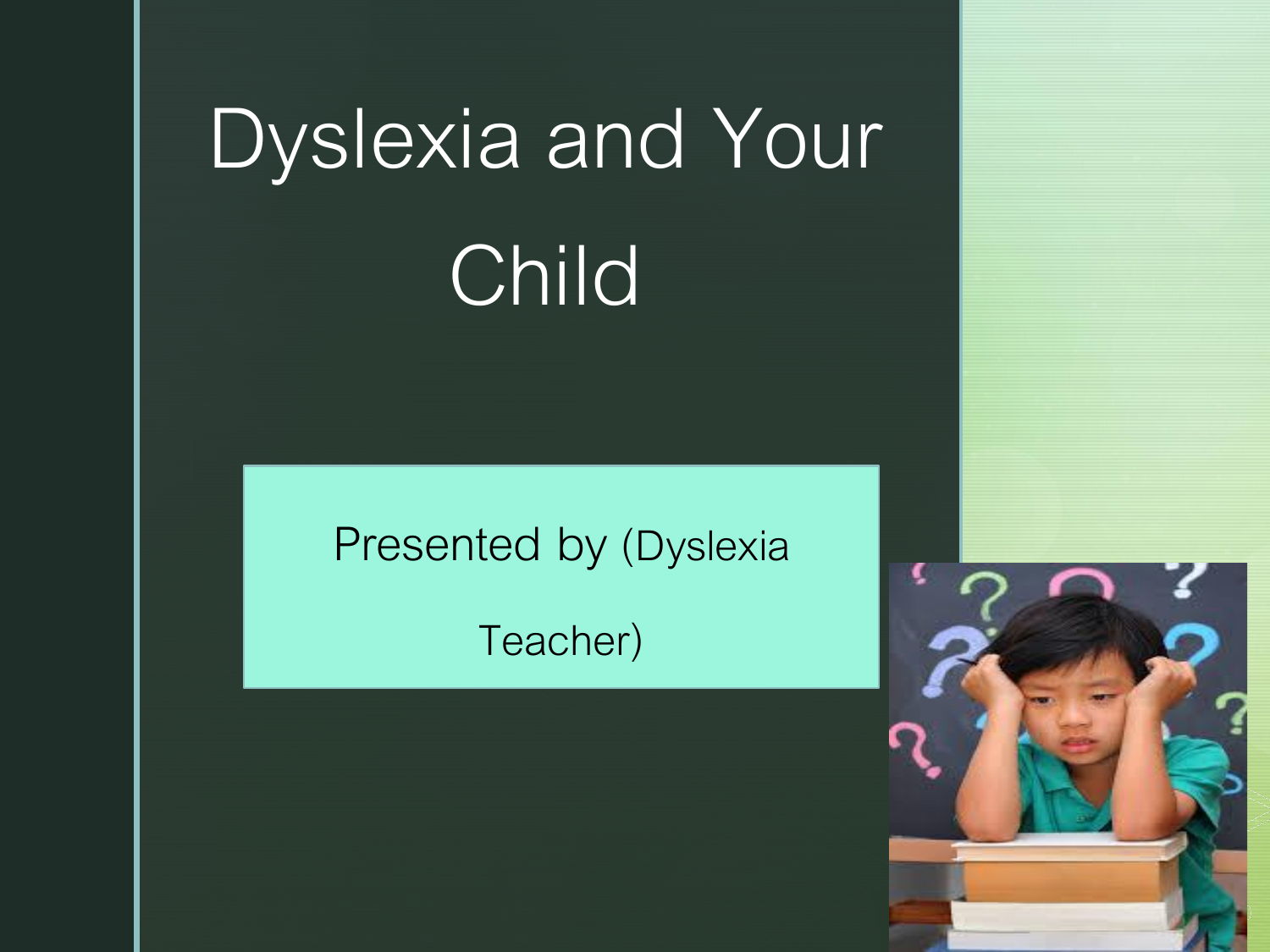If my child has difficulty reading, does that mean he/she has dyslexia?

•Dyslexia is but one of several "internal" reasons for why a student might not be learning how to read •Not all students with reading difficulties or those identified with a specific learning disability will be considered to have dyslexia

Example: Student has reading comprehension problems. The mechanical side of reading is fine, but difficulty persists in deriving meaning from print.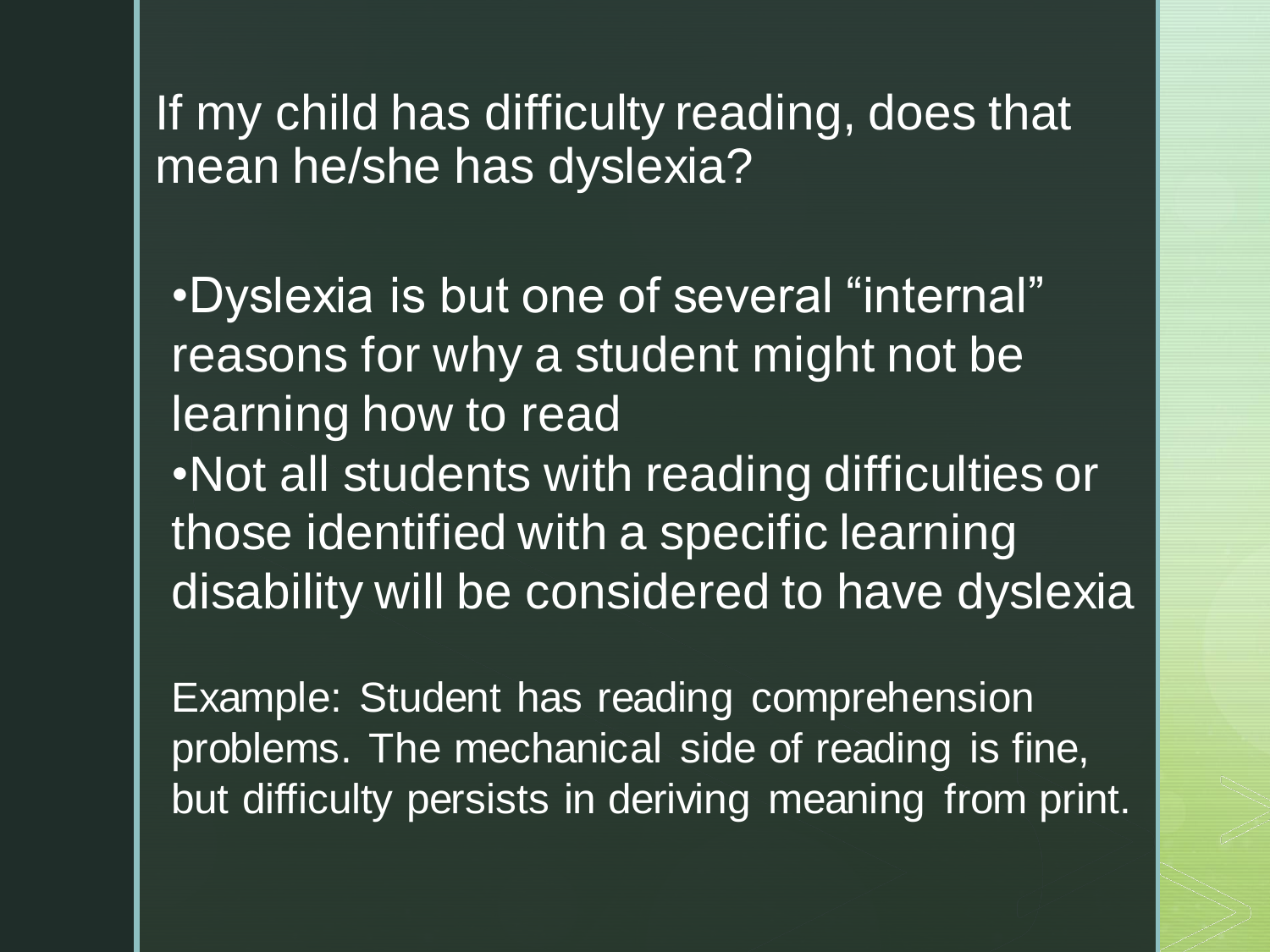If my child has dyslexia, does that mean that he/she needs special education?

•Special Education is NOT the ONLY answer to the challenge of dyslexia.

•It is AN answer for a select group of students with more severe manifestations.

•It is important to understand the student's specific problem area and design an intervention around that area.

•There is no "one size fits all" treatment for dyslexia. •There are many intervention programs available that address specific areas of dyslexia.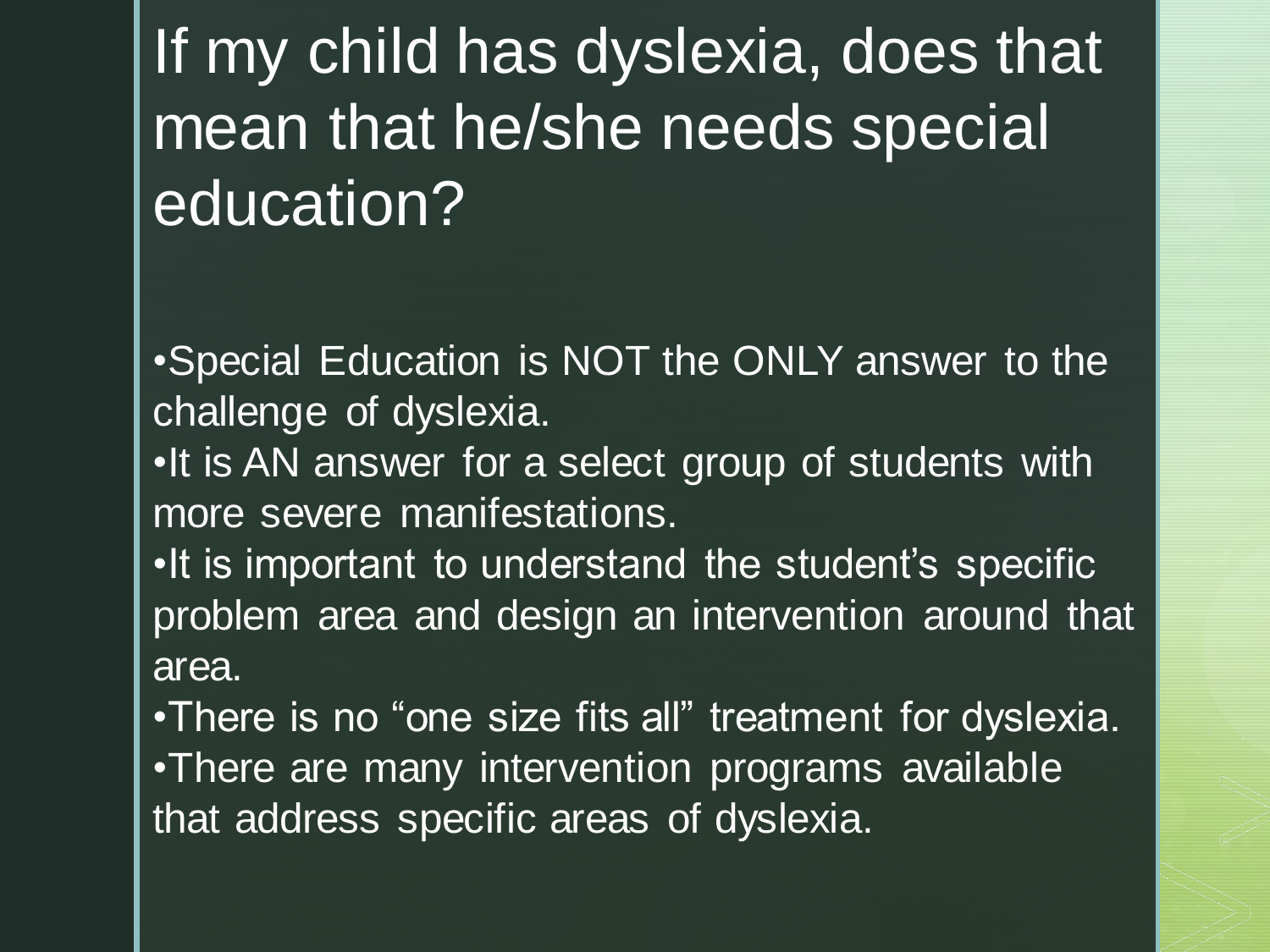Dyslexia is a specific learning disability that is neurobiological in origin. It is characterized by difficulties with accurate and/or fluent word recognition and by poor spelling and decoding abilities. These difficulties typically result from a deficit in the phonological component of language that is often unexpected in relation to other cognitive abilities and the provision of effective classroom instruction. Secondary consequences may include problems in reading comprehension and reduced reading experience that can impede growth of vocabulary and background knowledge.

*Adopted by the International Dyslexia Association Board of Directors, November 12, 2002*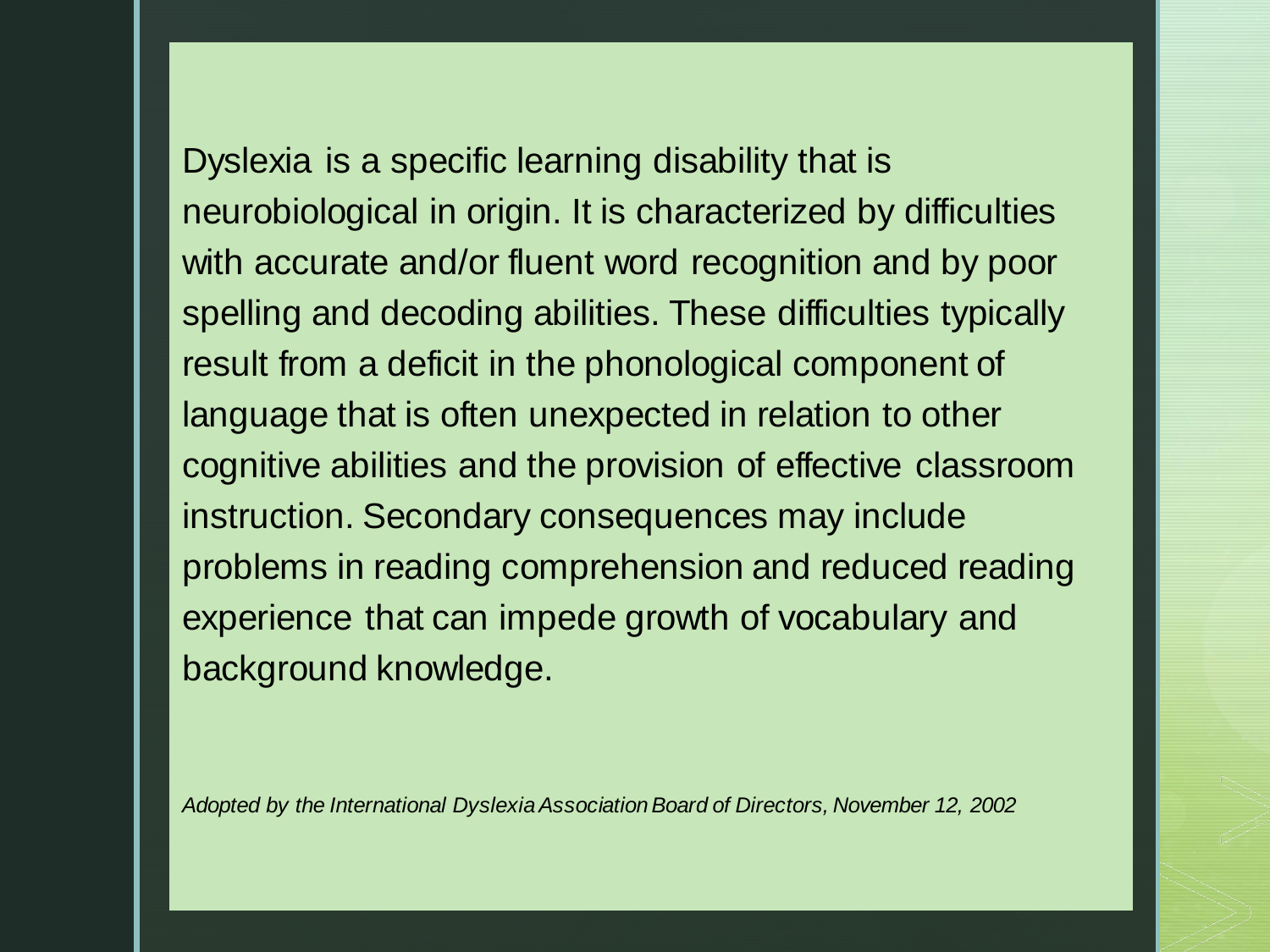# Information on **Dyslexia**



[http://ed.ted.com/lessons/what-is-dyslexia-kelli-sandman](http://ed.ted.com/lessons/what-is-dyslexia-kelli-sandman-hurley)hurley

(Video about dyslexia)

z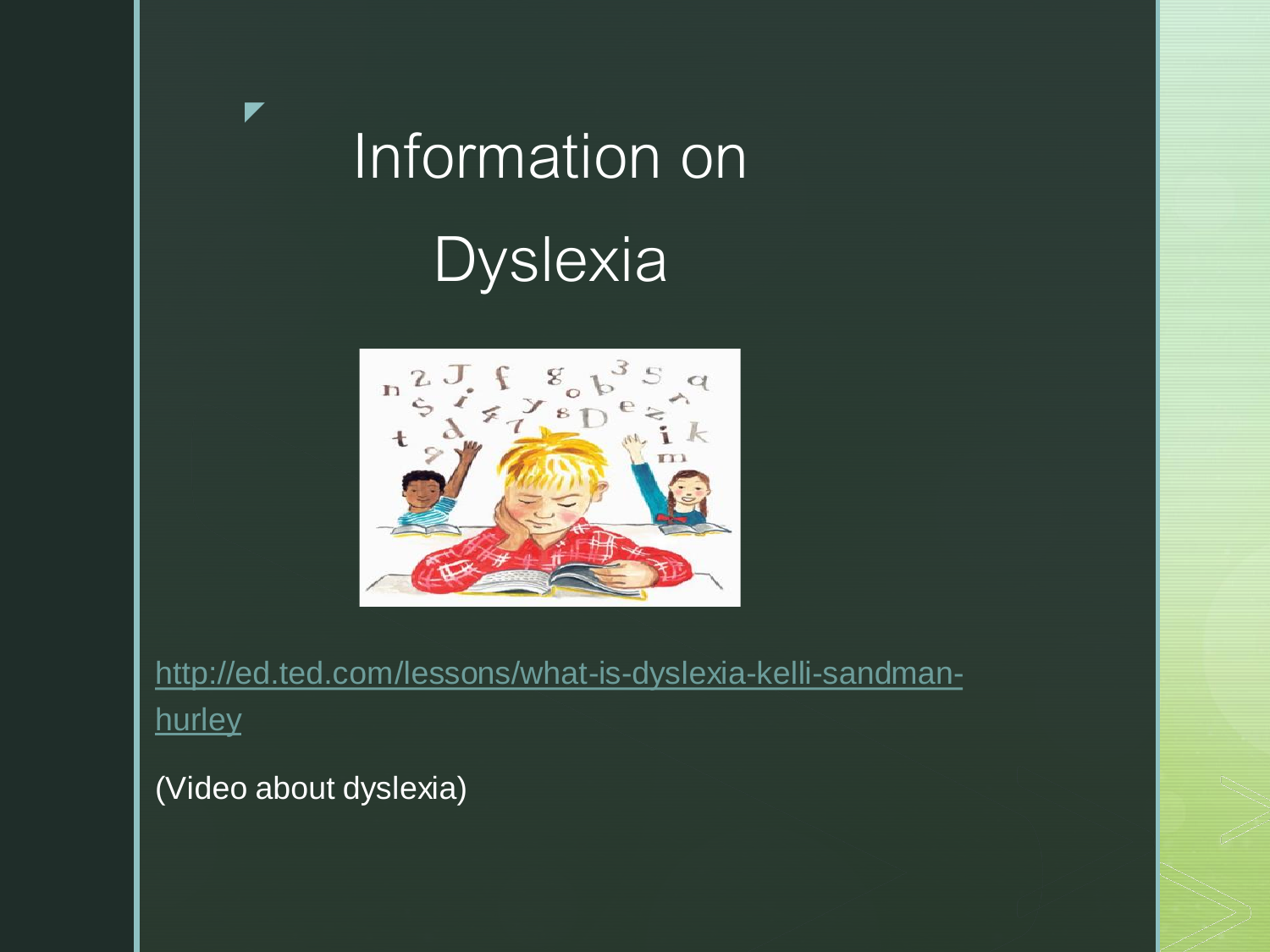### **Strengths and Weaknesses**

Experienced by many students with dyslexia

z

Creative thinkers **Phonemic Awareness** but unable to explain how)

#### **Strengths Weaknesses**

"think outside the box" Word retrieval or rapid naming Artistically Talented Difficulties with sequencing Intuitive (knows an answer Visual perception confusions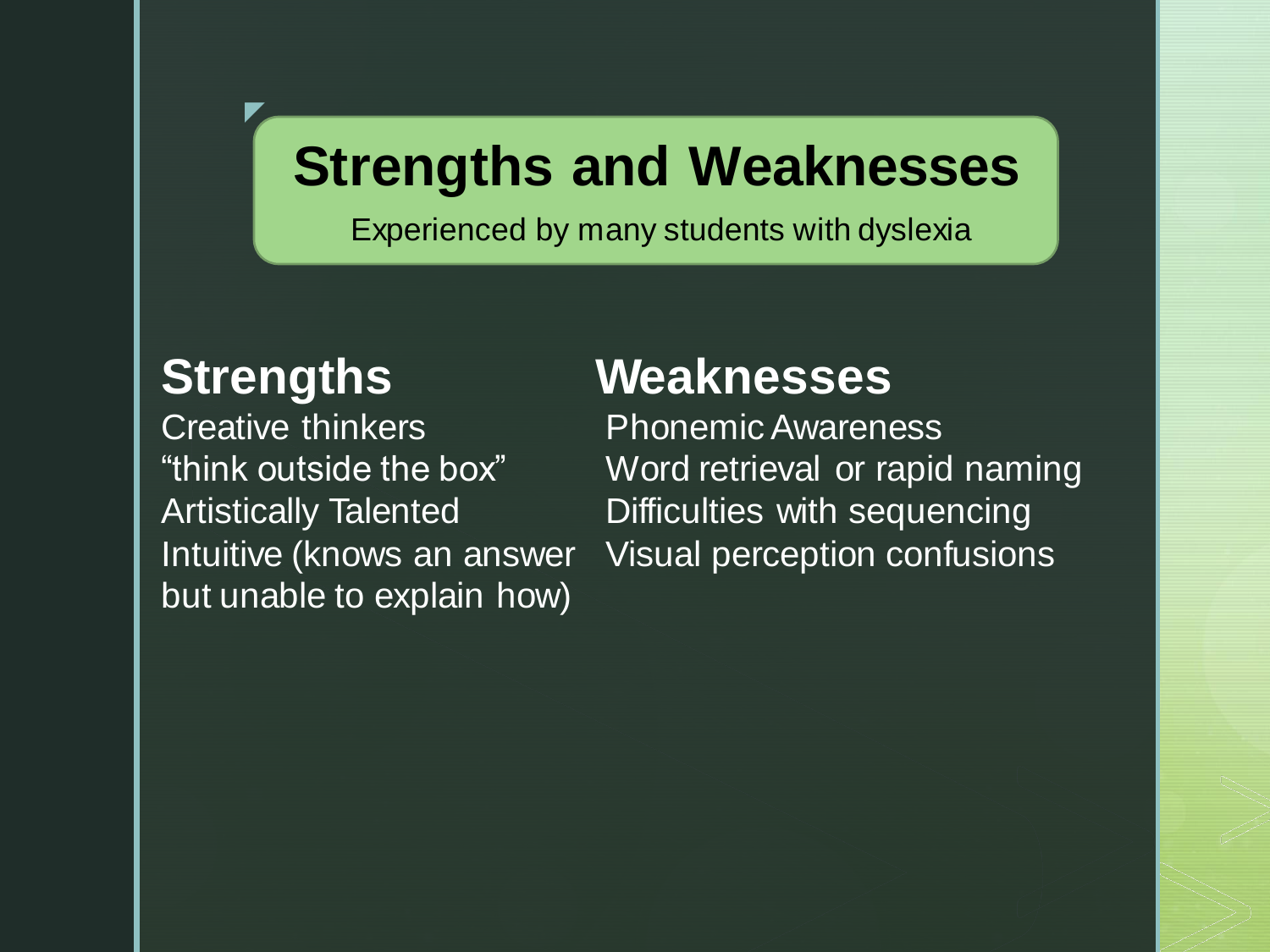#### z Dyslexia does NOT mean low intelligence

People with dyslexia include:

- \* Thomas Edison
- \* Henry Ford
- \* Muhammad Ali
- \* Richard Branson
- \* Patrick Dempsey
- *\** Jamie Oliver



\*Jennifer Aniston \* Whoopi Goldberg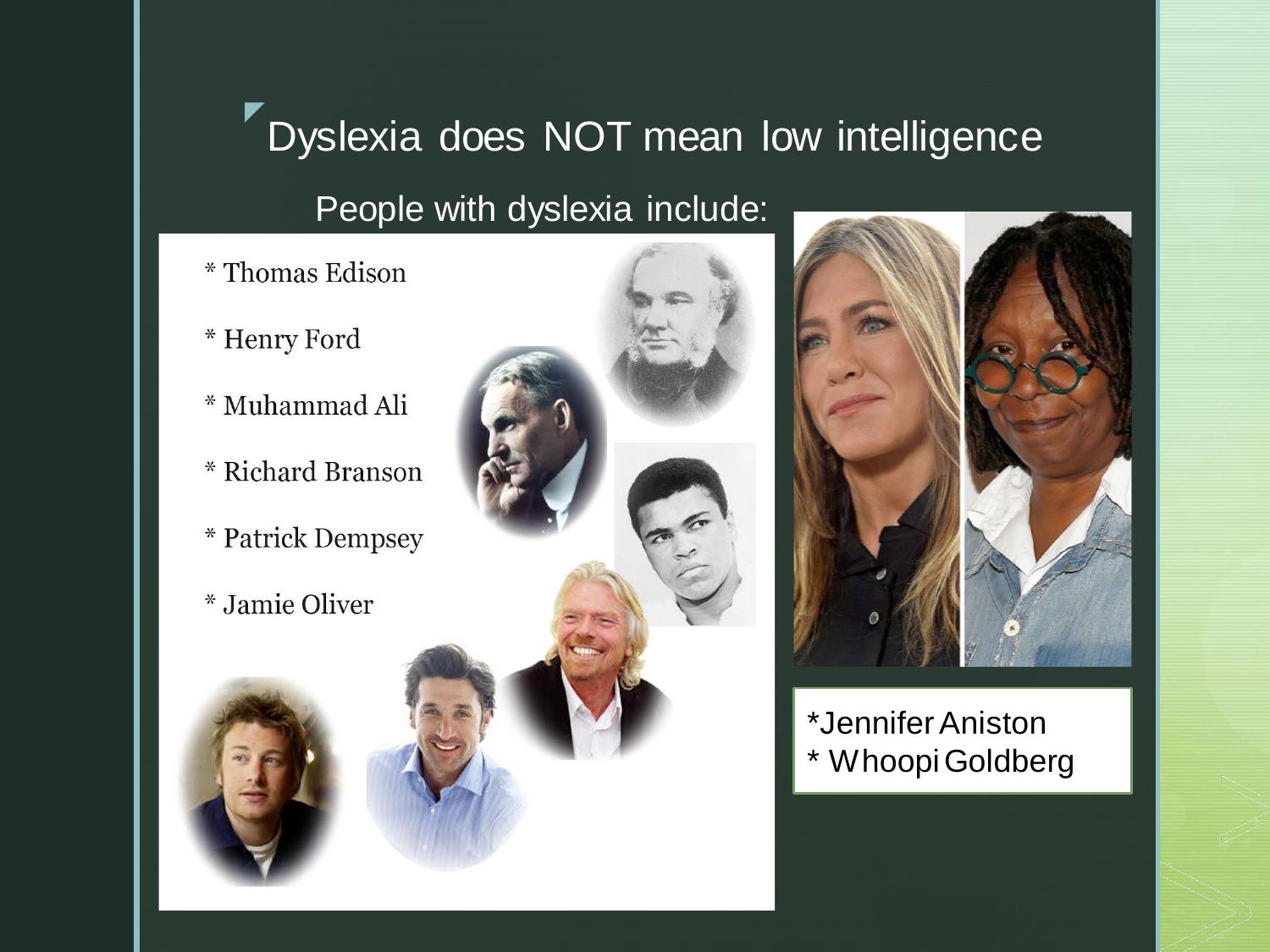# *Facts* About Dyslexia

- Dyslexia can be inherited.
- Children have a 50% chance of having dyslexia if one parent has it.
- People with dyslexia are usually more creative and have a higher level of intelligence
- Affects 1 in 5 individuals across all socioeconomic groups
- Exists on a spectrum from mild to severe
- Dyslexics do not "see" words backwards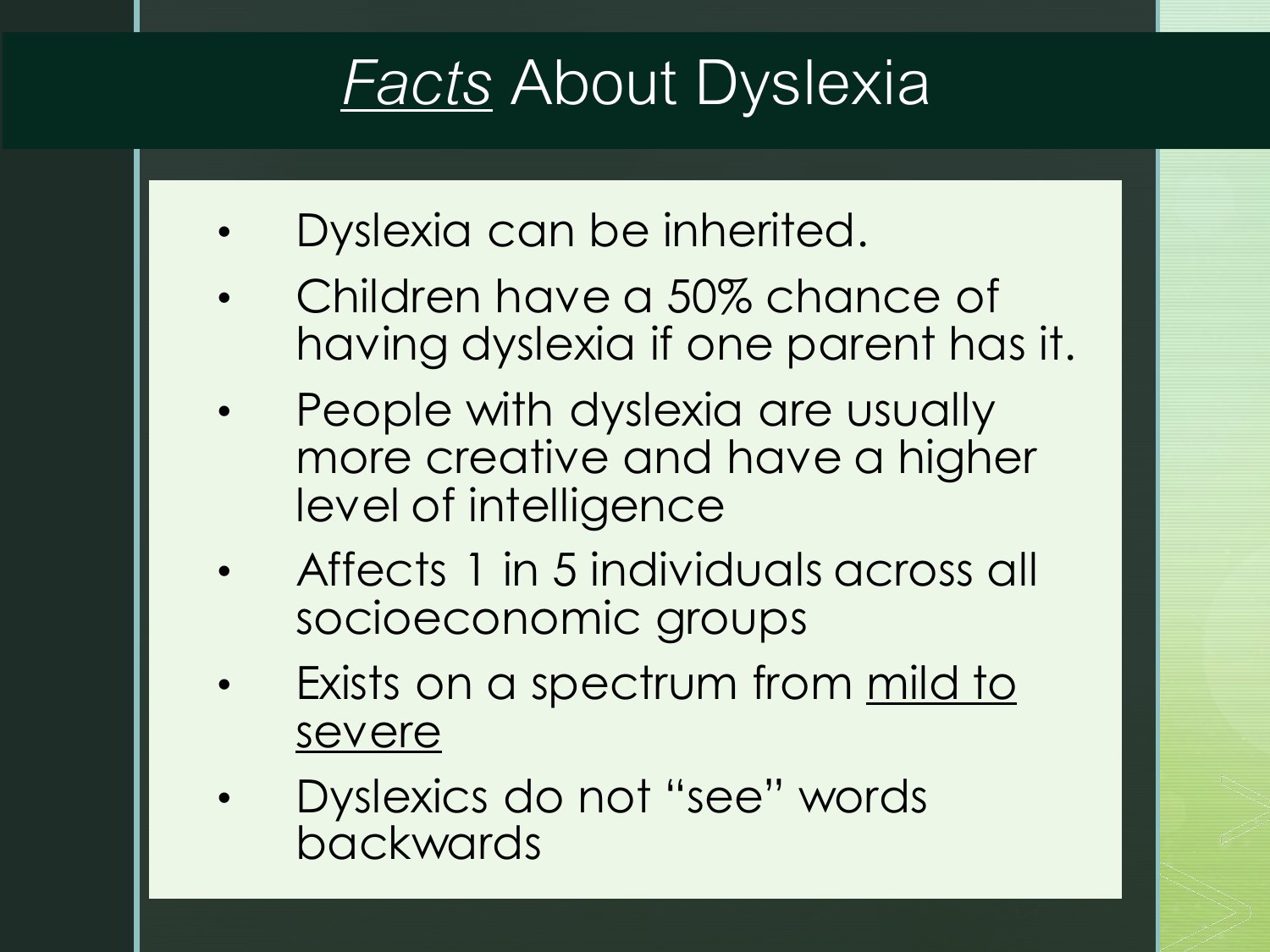# *Myths* About Dyslexia

- Reading and writing letters backwards is the main sign of dyslexia.
- Dyslexia goes away once kids learn to read.
- Dyslexia only affects boys.
- Dyslexics are not smart.
- **If can be cured.**
- Dyslexia is a vision problem.
- Students with dyslexia are lazier than most students.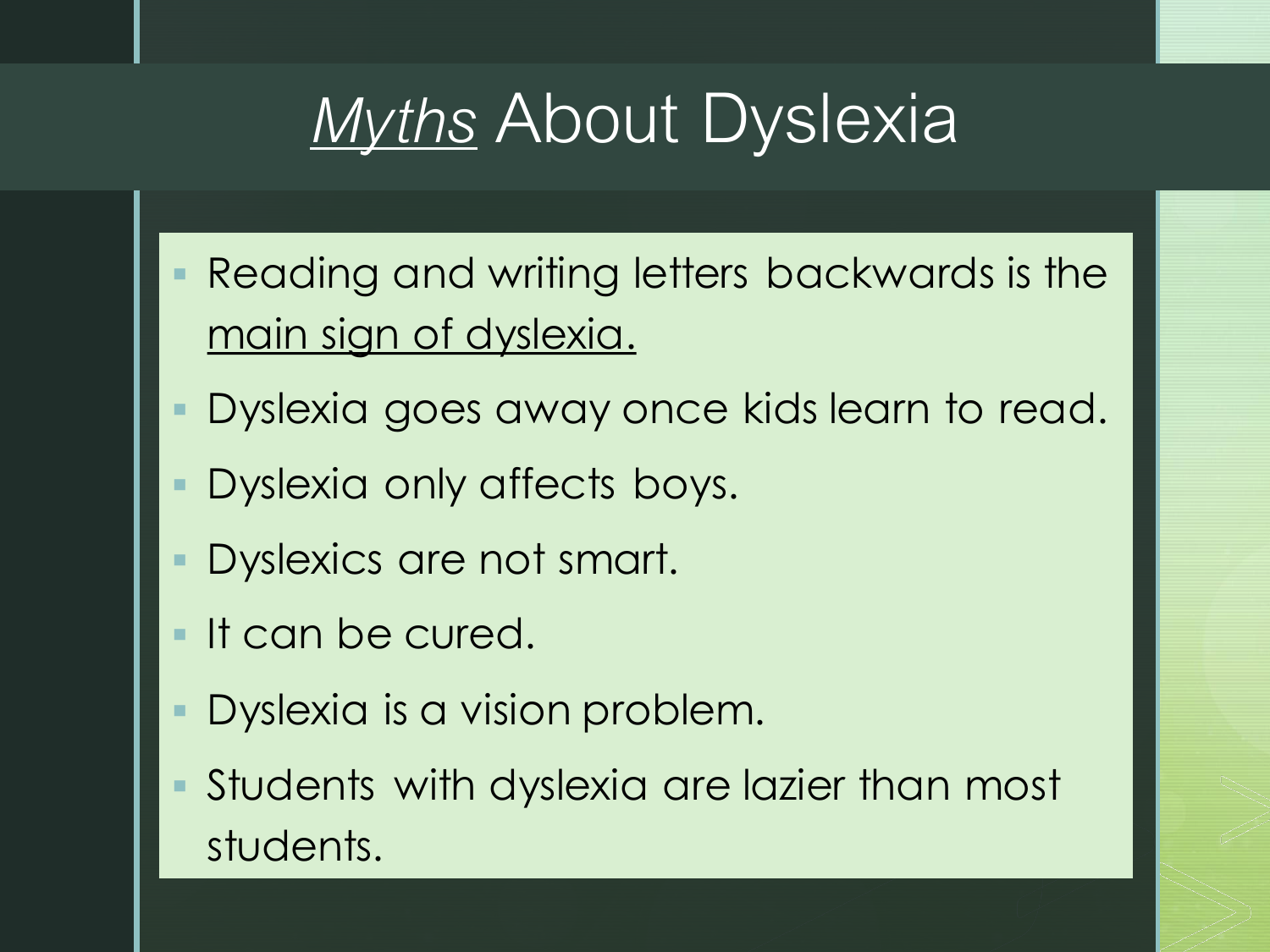#### **Proficient readers use different parts of the brain than dyslexic readers.**

Readers with dyslexia overuse the left frontal and right frontal regions of their brains BUT this brain profile can normalize to some extent after intervention – meaning that appropriate intervention actually helps a dyslexic reader's brain to function more like a proficient reader's brain.

### **LEFT BRAIN**

**ANALYTIC THOUGHT** LANGUAGE **SCIENCE** LOGIC MATH



#### **RIGHT BRAIN**

**HOLISTIC THOUGHT** CREATIVITY **INTUITION** MUSIC A<sub>R</sub>1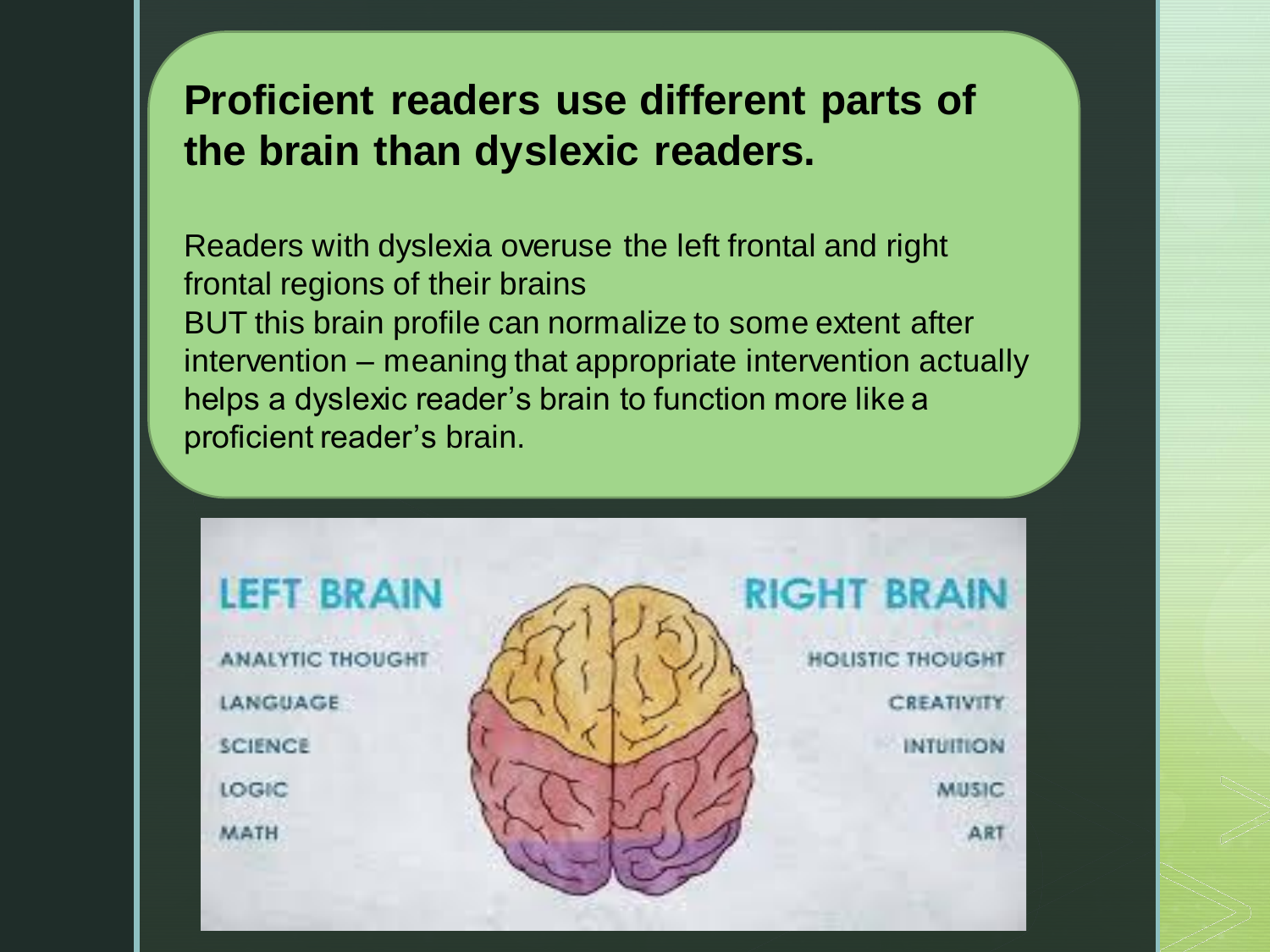## Characteristics of Dyslexia

The following are the primary reading/spelling characteristics of dyslexia:

- Difficulty reading words in isolation
- Difficulty accurately decoding unfamiliar words
- Difficulty with oral reading (slow, inaccurate, or labored without prosody)
- Difficulty spelling

It is important to note that individuals demonstrate differences in degree of impairment and may not exhibit all the characteristics listed above.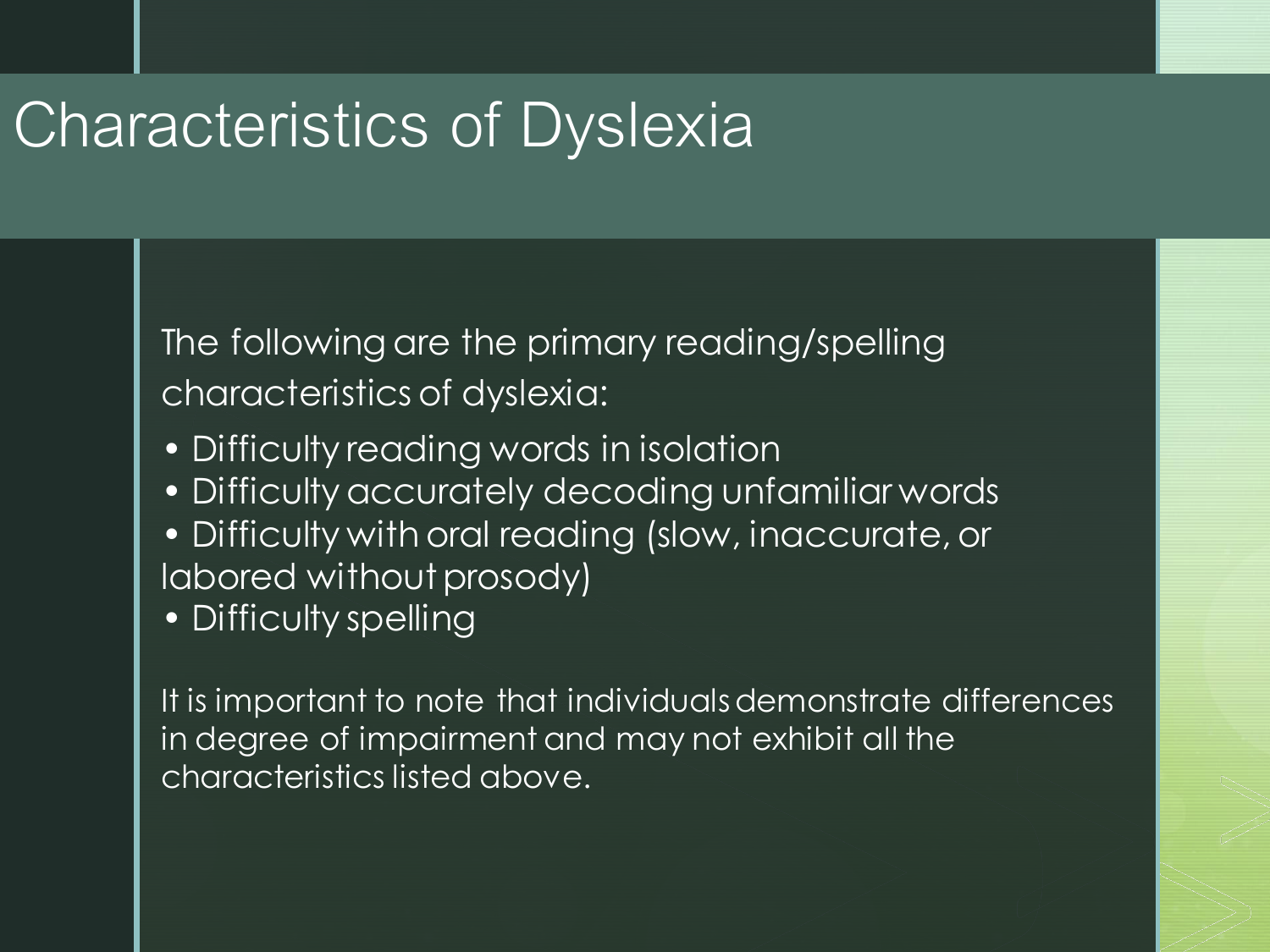### Dyslexia Intervention

~Because of the kinesthetic and verbal nature of the lessons, intervention is conducted in a pull out group that includes:

Targeted Intervention

*Reading By Design lessons*

Consistent, systematic multisensory instruction

120 minutes per week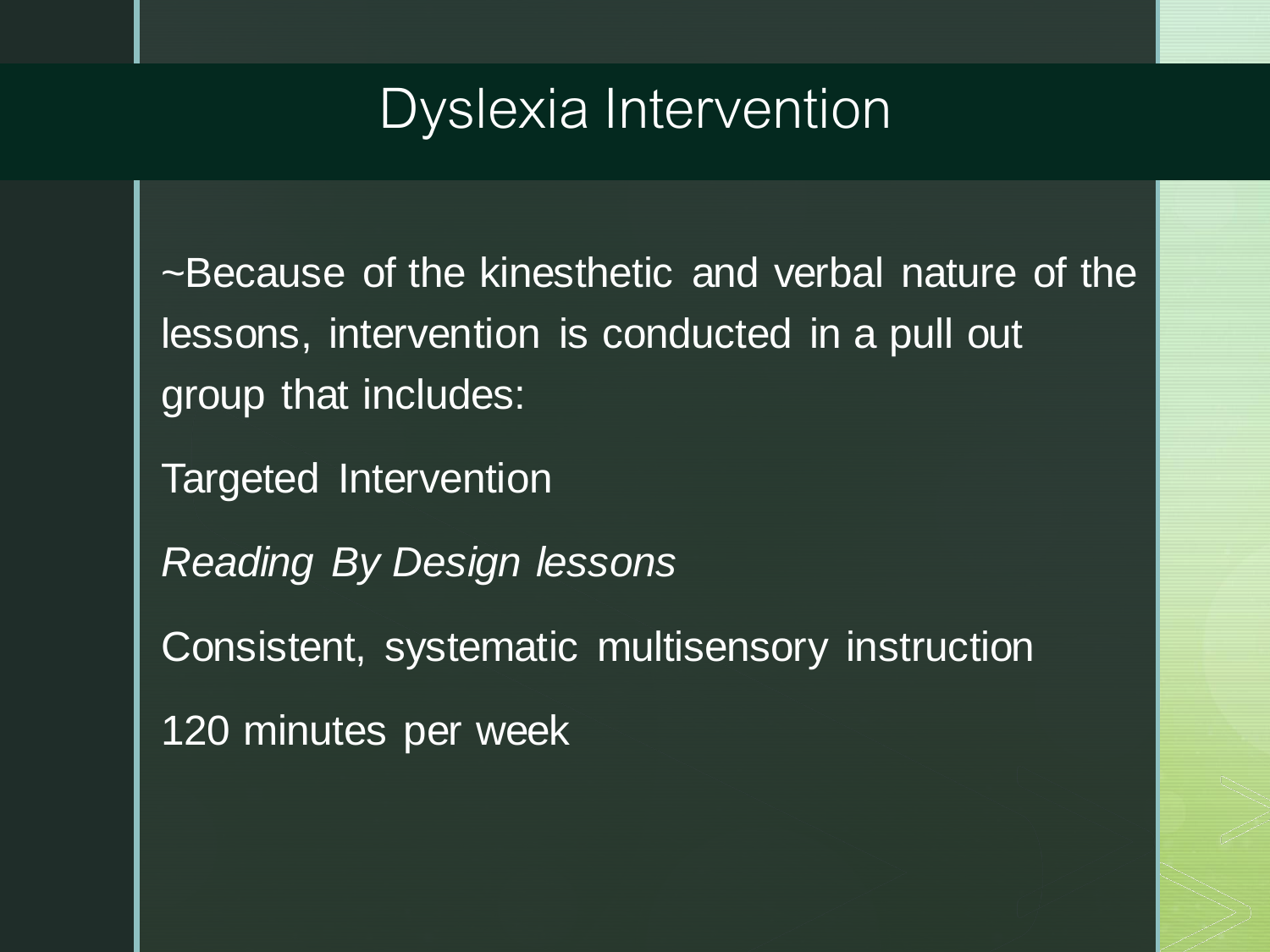### Examples of Dyslexia 504

#### Academic and Testing Accommodations

- Extended time for testing
- Text to Speech
- Language and content support
- Spelling Assistance
- **Preferential seating**
- Peer assistance
- Clarifying of assignment instructions
- Chunking of assignments
- Reteach difficult content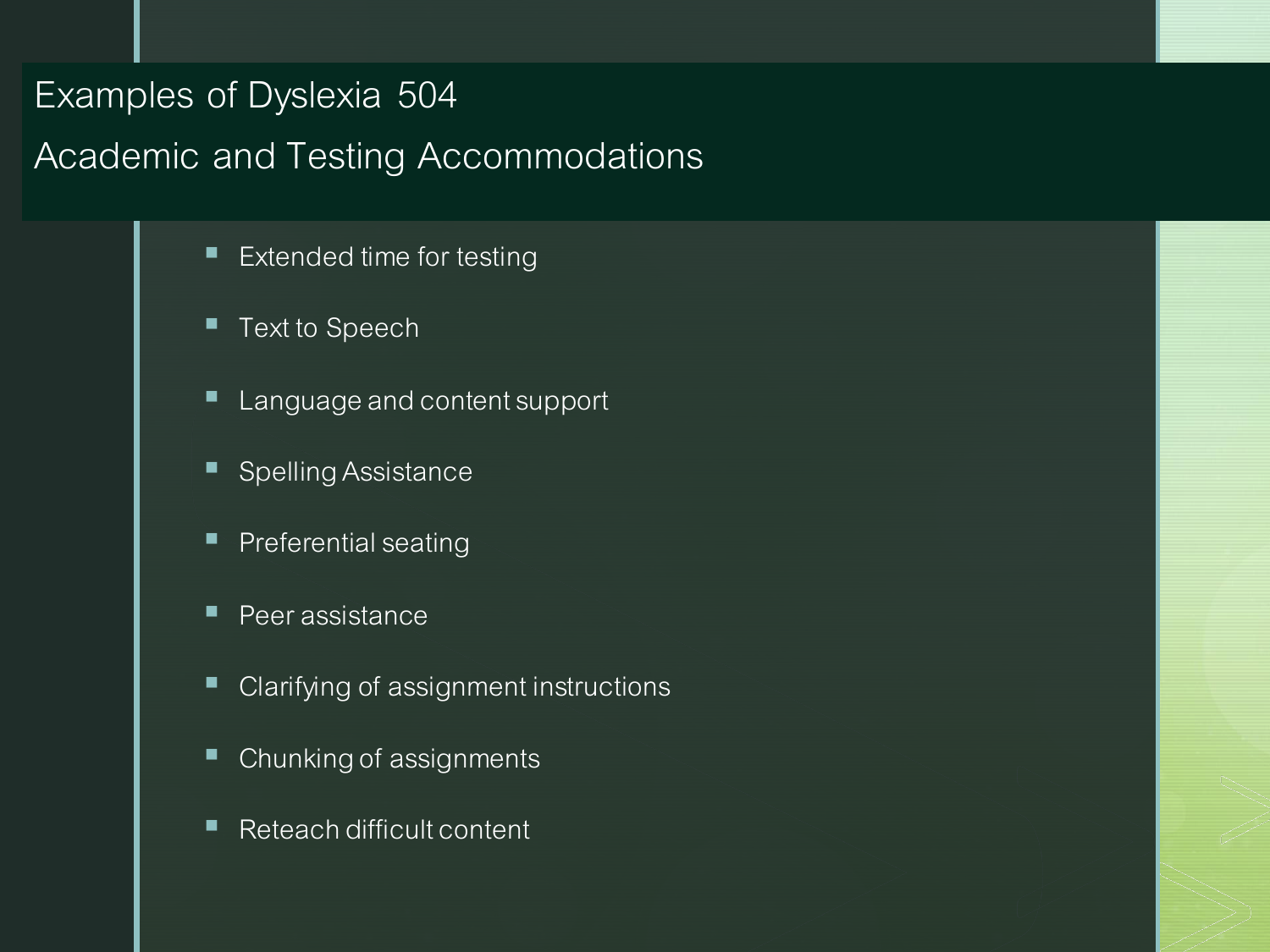# Take Away Points…

- Dyslexia is a specific learning disability…that affects accurate and/or fluent **word recognition** and **decoding**… that is the result of a problem with **phonological** and/or **orthographic** processing.
- Reading involves the coordinated use of multiple skills, including **decoding**, **fluency**, and **comprehension**.
- Not all students with reading difficulties or those identified with a specific learning disability will be considered to have dyslexia, and not all those with dyslexia will require special education services.
- There is no "one size fits all" treatment for dyslexia, although there are many effective instructional interventions and strategies to help struggling readers become more proficient readers.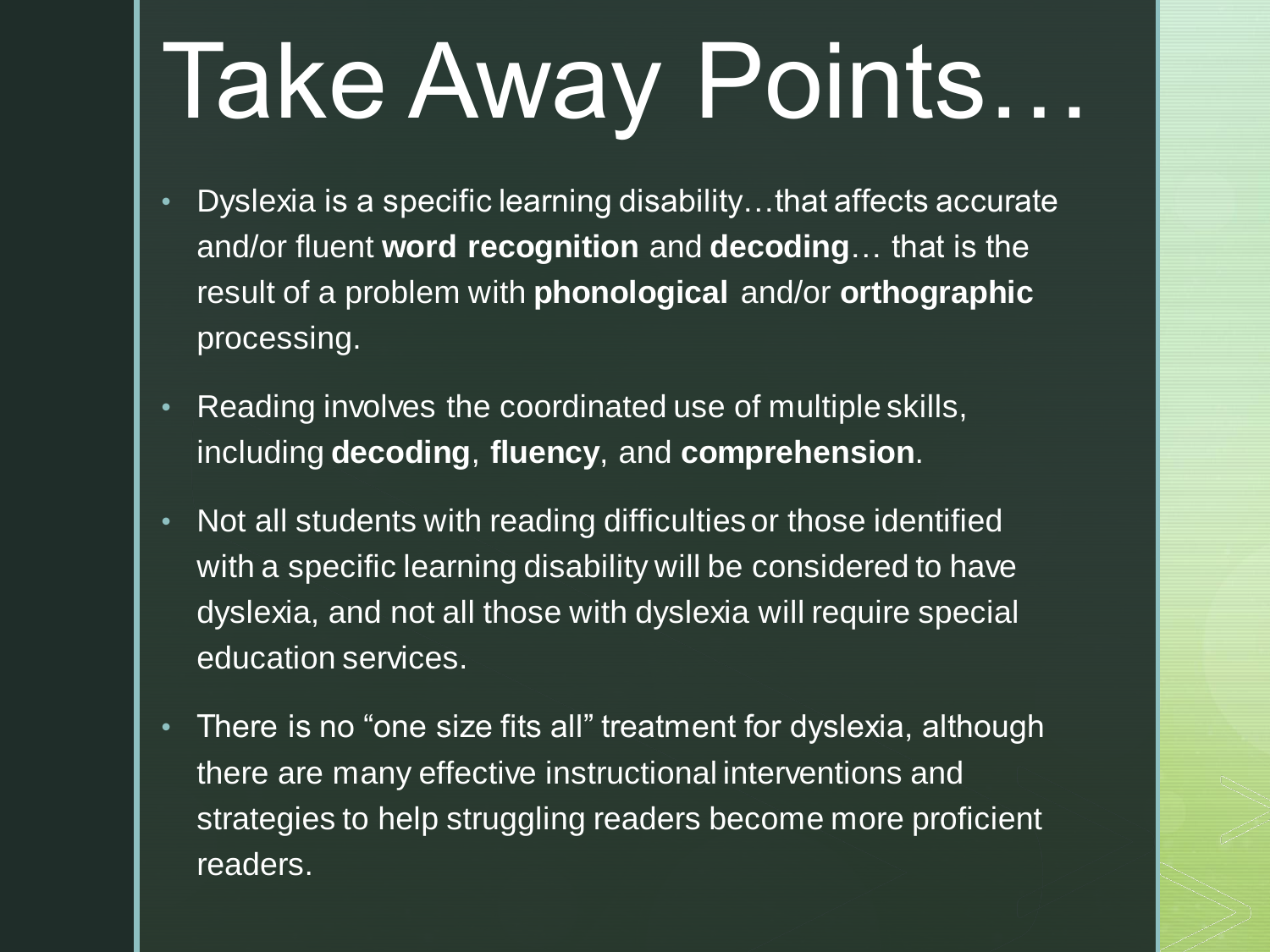#### z Digital Resources

**TEA Dyslexia Handbook <https://bit.ly/3hPKhkG>**



#### **Audio Book Resources**

<https://bit.ly/3bbx709>